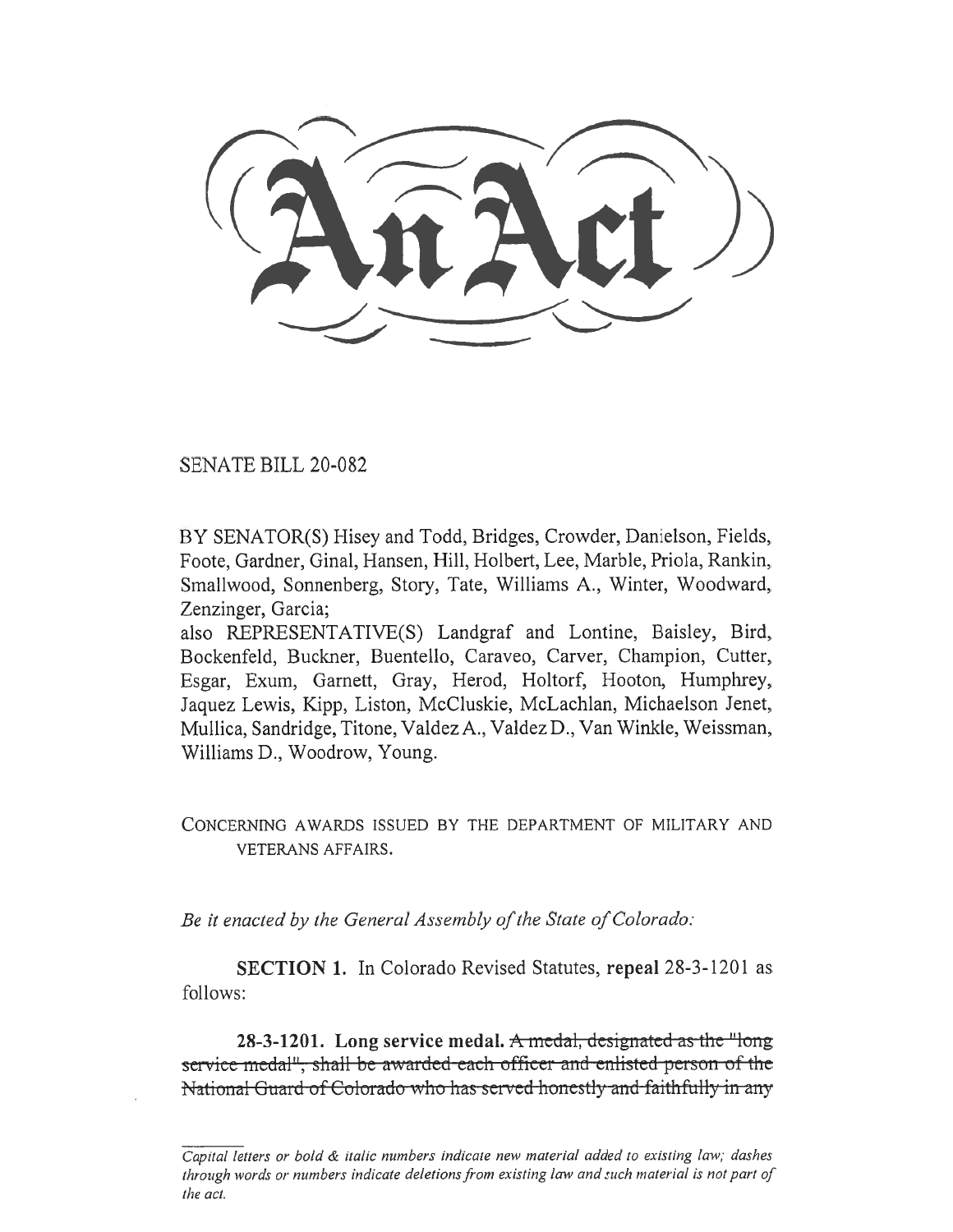organization or department of the National Guard of Colorado, in state or federal service, for a period of ten years, not necessarily consecutive, and, for every period of five years thereafter, there shall be awarded a suitable bar to be worn on the ribbon of the medal.

SECTION 2. In Colorado Revised Statutes, amend 28-3-1202 as follows:

28-3-1202. Meritorious conduct medal. THE DEPARTMENT MAY AWARD a medal, designated as the "meritorious conduct medal", shall be awarded each officer and enlisted person of the National Guard of Colorado who, when on an active duty status not in the TO ANY PERSON SERVING IN ANY CAPACITY IN OR WITH THE DEPARTMENT, INCLUDING IN OR WITH THE COLORADO NATIONAL GUARD, WHO, WHEN ON ANY DUTY STATUS EXCEPT federal service, distinguishes himself or herself by extraordinary heroism or has endangered his or her life in BY saving the lives of others LIFE OF ANOTHER BY PHYSICAL ACTION OR BY PROVIDING SUBSTANTIAL MEDICAL TREATMENT OF AN INJURY THAT, HAD TREATMENT NOT BEEN ADMINISTERED, WOULD HAVE RESULTED IN THE PERSON'S DEATH. A SECOND OR SUBSEQUENT AWARD IS DENOTED BY A BRONZE OAK-LEAF CLUSTER.

**SECTION 3.** In Colorado Revised Statutes, amend 28-3-1203 as follows:

28-3-1203. Meritorious service medal. THE DEPARTMENT MAY AWARD a medal, designated as the "meritorious service medal", shall be awarded TO any person serving in any capacity in or with, the National Guard of Colorado who OR ANY PERSON ACTING IN SUPPORT OF, ANY DIVISION OR OFFICE OF THE DEPARTMENT, INCLUDING THE COLORADO NATIONAL GUARD, WHO, WHEN ON ANY DUTY STATUS EXCEPT FEDERAL SERVICE, distinguishes himself or herself by exceptionally meritorious service for the state of Colorado TO THE DEPARTMENT.

**SECTION 4.** In Colorado Revised Statutes, amend 28-3-1204 as follows:

28-3-1204. Active service medal. THE DEPARTMENT MAY AWARD a medal, designated as the "active service medal", shall be awarded to any person WHO IS NOT A MEMBER OF THE MILITARY AND who is serving with or has served with the National Guard of Colorado in any campaign or period

## PAGE 2-SENATE BILL 20-082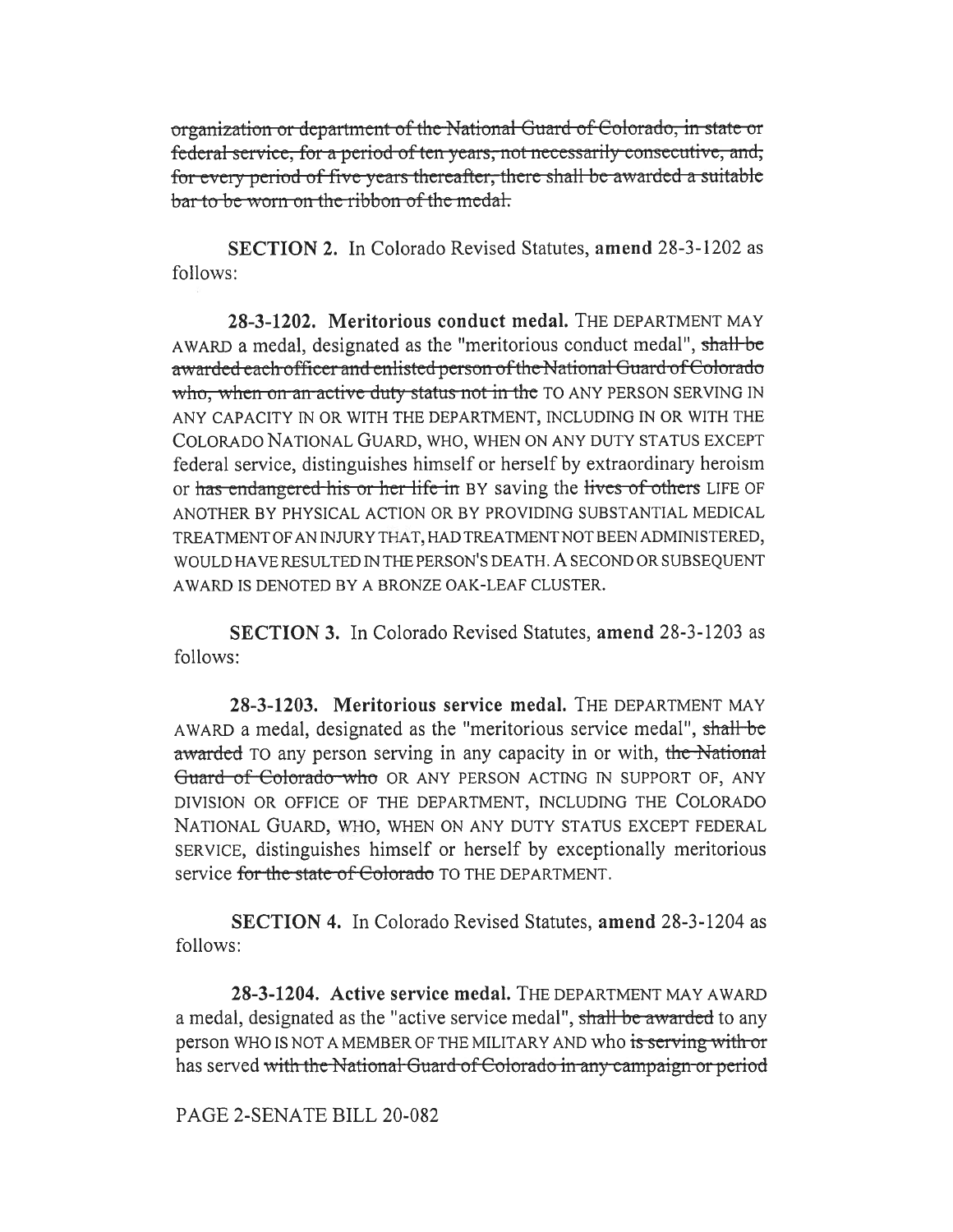of federal active duty under call or order of the president of the United States. This medal shall be awarded pursuant to regulations issued by the adjutant general. A clasp showing the dates only of such active service will be worn on the ribbon of the medal, and there shall be one clasp for each separate period of active service. IN OR WITH ANY DIVISION OR OFFICE OF THE DEPARTMENT, INCLUDING IN THE COLORADO NATIONAL GUARD IN STATE OR FEDERAL SERVICE, FOR A PERIOD OF TEN YEARS. THE TEN YEARS OF SERVICE DO NOT NEED TO BE CONSECUTIVE. FOR EACH SUBSEQUENT PERIOD OF TEN YEARS OF SERVICE, THE DEPARTMENT MAY AWARD THE INDIVIDUAL A BRONZE KNOT TO BE WORN ON THE RIBBON OF THE MEDAL.

**SECTION 5.** In Colorado Revised Statutes, add 28-3-1204.5 as follows:

28-3-1204.5. Colorado legion of merit medal.  $(1)$   $(a)$  THE DEPARTMENT MAY AWARD A MEDAL, DESIGNATED AS THE "COLORADO LEGION OF MERIT MEDAL", TO ANY MEMBER OF THE DEPARTMENT, INCLUDING THE COLORADO NATIONAL GUARD, WHO HAS RENDERED SERVICE IN A CLEARLY EXCEPTIONAL, UNPRECEDENTED, OR SUPERIOR MANNER IN SUPPORT OF THE DEPARTMENT AND WHO HAS SERVED IN A POSITION OF SENIOR LEADERSHIP OR SENIOR COMMAND, HAS DEMONSTRATED SIGNIFICANT RESPONSIBILITY, SERVED IN A POSITION OF EXTREMELY DIFFICULT DUTY, OR WAS A KEY INDIVIDUAL IN MISSION OR DUTY SUCCESS.

(b) THE DEPARTMENT MAY PRESENT THE COLORADO LEGION OF MERIT MEDAL UPON THE MEMBER'S RETIREMENT OR THE COMPLETION OF ANY ASSIGNMENT, MISSION, OR SERVICE.

(2) THE ADJUTANT GENERAL MAY AWARD THE COLORADO LEGION OF MERIT MEDAL TO A PERSON WHO IS NOT A MEMBER OF THE DEPARTMENT WHO HAS RENDERED SERVICE IN A CLEARLY EXCEPTIONAL, UNPRECEDENTED, OR SUPERIOR MANNER IN SUPPORT OF THE DEPARTMENT.

**SECTION 6.** In Colorado Revised Statutes, amend 28-3-1205 as follows:

28-3-1205. Lapel button. THE DEPARTMENT SHALL, UPON REQUEST AND WITHOUT COST, GIVE a lapel button denoting membership in the Colorado National Guard shall be given without cost to every ANY actively participating officer and enlisted person.

PAGE 3-SENATE BILL 20-082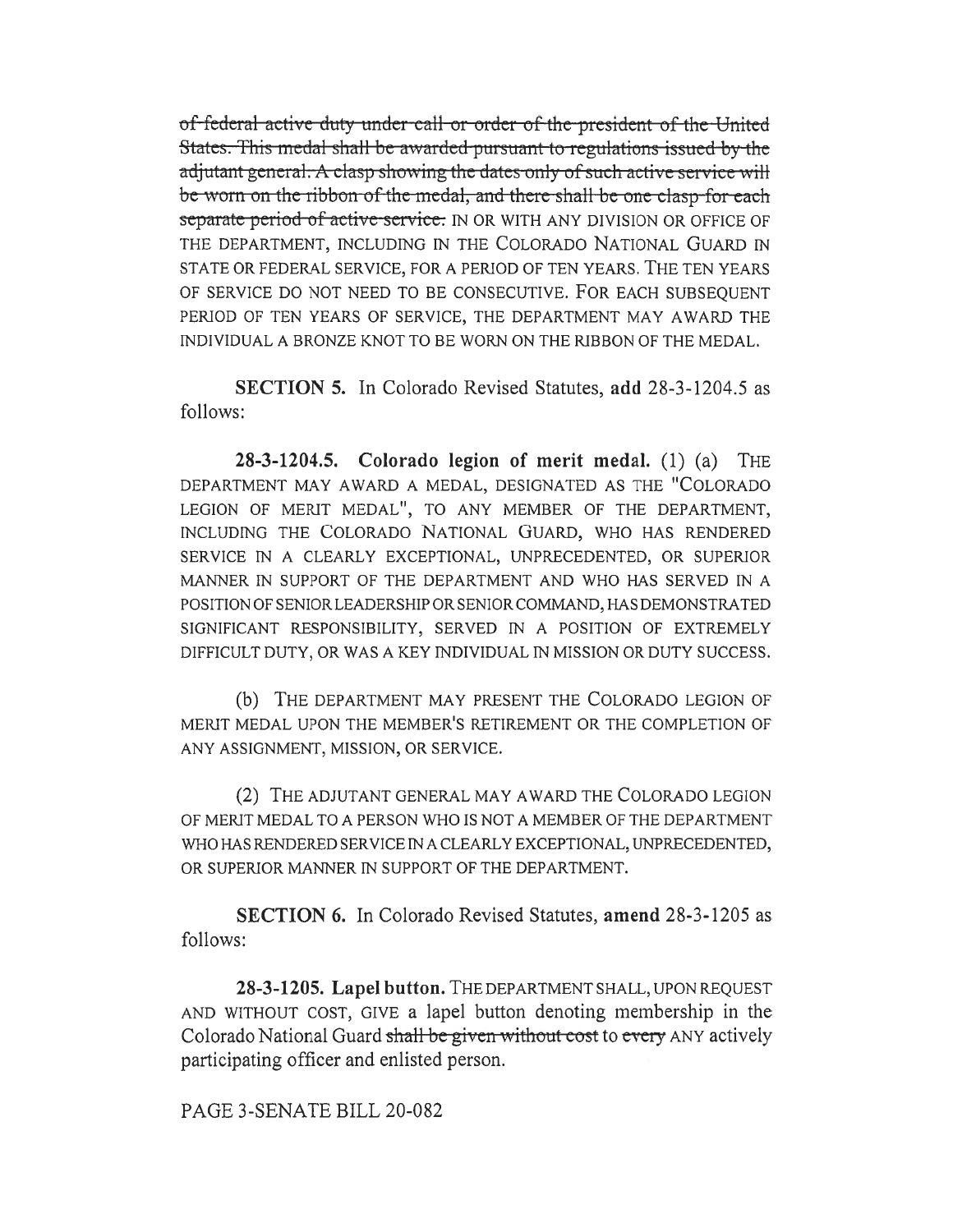**SECTION 7.** In Colorado Revised Statutes, repeal 28-3-1208 as follows:

28-3-1208. Noncommissioned officer/soldier/airman of the year ribbon.  $(1)$  A ribbon, designated as the "noncommissioned officer/soldier/airman of the year ribbon", shall be awarded each year to five members of the National Guard of Colorado selected through both the Army and air command channels. The five recipients shall be as follows:

(a) An Army noncommissioned officer;

(b) An Army enlisted soldier;

(c) An air senior noncommissioned officer;

(d) An air noncommissioned officer; and

 $(e)$  An airman.

**SECTION 8.** In Colorado Revised Statutes, repeal 28-3-1213 as follows:

Foreign deployment service ribbon. A ribbon,  $28 - 3 - 1213.$ designated as the "foreign deployment service ribbon", shall be awarded to any member of the National Guard of Colorado who has satisfactorily served the state and nation on a deployment to a foreign country for a continuous period of at least four days.

**SECTION 9.** In Colorado Revised Statutes, repeal 28-3-1214 as follows:

State mobilization support ribbon.  $A$ -ribbon,  $28 - 3 - 1214.$ designated as the "state mobilization support ribbon", shall be awarded to members of the National Guard of Colorado and other persons or organizations who have, through their own outstanding and exemplary actions, attitude, efforts, and service, supported the mobilization of units of the National Guard of Colorado when called to serve their country. These actions may include support in returning units to state control upon demobilization:

PAGE 4-SENATE BILL 20-082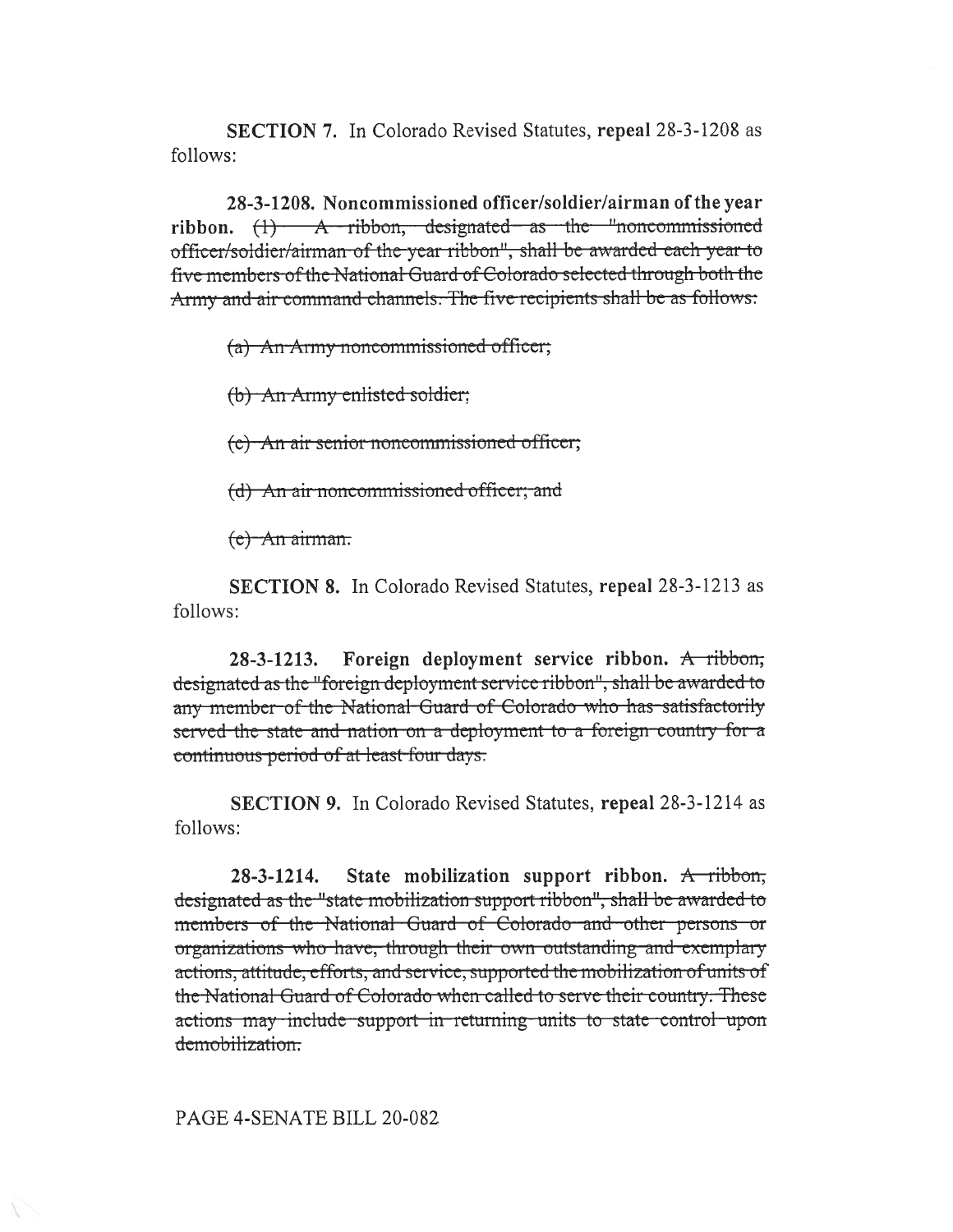SECTION **10.** In Colorado Revised Statutes, repeal 28-3-1216 as follows:

**28-3-1216.** Command tour ribbon. A ribbon, designated as the "command tour ribbon", shall be awarded to a command sergeant major, a command chief, or a first sergeant who has been or is currently assigned to one of those designated positions for a period of not less than twenty-four months-and-who-meets-any-additional-criteria-established-by-the-adjutant general in military regulations.

**SECTION 11. Act subject to petition - effective date.** This act takes effect at 12:01 a.m. on the day following the expiration of the ninety-day period after final adjournment of the general assembly (August 5, 2020, if adjournment sine die is on May 6, 2020); except that, if a referendum petition is filed pursuant to section 1 (3) of article V of the state constitution against this act or an item, section, or part of this act within such period, then the act, item, section, or part will not take effect unless

## PAGE 5-SENATE BILL 20-082